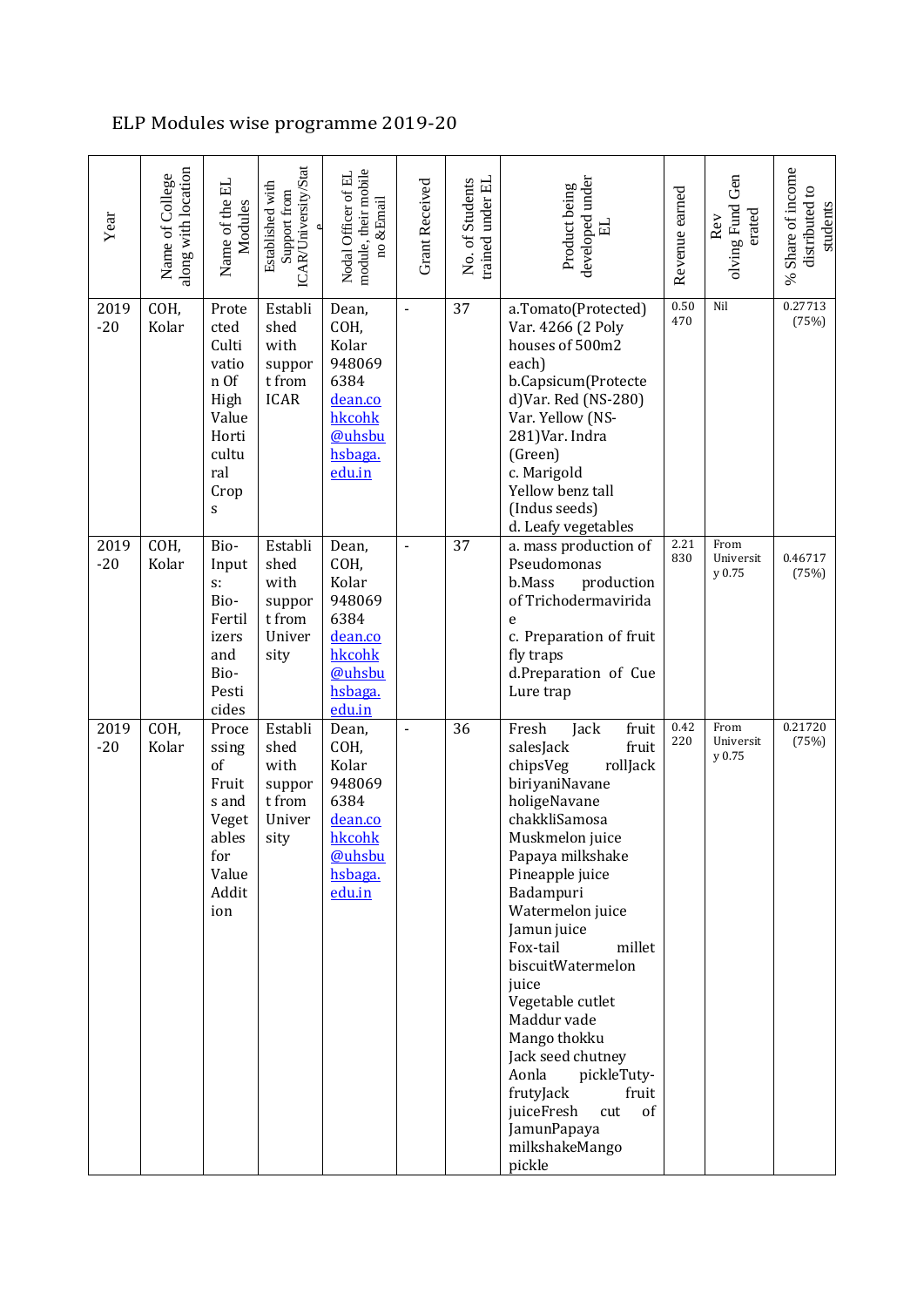| <b>Total</b> | . .<br>$- - -$ | $\sim$<br>3.1<br>457<br>TJL | - - -<br>$\mathbf{0}$<br>. |
|--------------|----------------|-----------------------------|----------------------------|
|--------------|----------------|-----------------------------|----------------------------|

## **9.** Details of Faculty strength Discipline wise and contact details (Email ID & Mobile No.):

| Sl.            | <b>Name</b>               | <b>Designation</b>                     | <b>Mobile</b> | <b>Email ID</b>                                      |  |
|----------------|---------------------------|----------------------------------------|---------------|------------------------------------------------------|--|
| N <sub>o</sub> |                           |                                        | <b>Number</b> |                                                      |  |
| 01             | Dr. B. G. PRAKASH         | <b>DEAN</b>                            | 9480696384    | prakash.bg@uhsbagalkot.edu.in                        |  |
|                |                           |                                        | 9449233084    | prakash.banavadi@gmail.com                           |  |
| 02             | Dr. SHANKARGOUDA PATIL    | Professor of PMA                       | 9449765097    | shank93p@yahoo.com                                   |  |
| 03             | Dr. BASAVARAJU T. B       | Professor of<br>Agronomy               | 9449440536    | tbbasavaraju@gmail.com                               |  |
| 04             | Dr. M. ANJANAPPA          | Professor of                           | 9845544705    | m_anjanappa@rediffmail.com                           |  |
|                |                           | Vegetable Science                      |               | anjanappa.m@uhsbagalkot.edu.in                       |  |
| 05             | Mr. THULASIRAM K          | Senior Scientist &<br>Head             | 9480696395    | thulasiram_1968@yahoo.co.in<br>kvk.kolar@icar.gov.in |  |
|                |                           | Asst. Professor of                     |               | krishnaac@gmail.com                                  |  |
| 06             | Dr. H. C. KRISHNA         | Post Harvest                           | 9900202969    |                                                      |  |
|                |                           | Technology                             |               |                                                      |  |
| 07             | Dr. SADANAND K.MUSHRIF    | Asst. Professor of                     | 8050529329    | skmushrif@gmail.com                                  |  |
|                |                           | <b>Plant Pathology</b>                 | 9110212503    |                                                      |  |
| 08             | Dr. MEENAKSHI SOOD        | Asst. Professor of                     | 8197667614    | meenakshi.sood@uhsbagalkot.<br>edu.in                |  |
|                |                           | Vegetable Science                      |               |                                                      |  |
| 09             | Dr. RAJESH A. M           | Asst. Professor of                     | 9035588176    | venusvenu9049@gmail.com                              |  |
|                |                           | Floriculture                           |               |                                                      |  |
| 10             | Dr. DHANANJAYA B. N       | Asst. Professor of                     | 9449440515    | bndssac@gmail.com                                    |  |
|                |                           | SS & AC                                |               |                                                      |  |
| 11             | Dr. POTTAPPA. K           | Asst. Professor of<br>Agril. Extension | 9916080876    | potta_suri@rediffmail.com                            |  |
| 12             | Dr. N. ASWATHANARAYANA    | Asst. Professor of                     | 9449651384    | nanreddy@rediffmail.com                              |  |
|                | <b>REDDY</b>              | Entomology                             |               |                                                      |  |
| 13             | Dr. MANJUNATHA REDDY T. B | Asst. Professor of                     | 9845993976    | reddycohkolar@gmail.com                              |  |
|                |                           | <b>Plant Pathology</b>                 |               |                                                      |  |
| 14             | Dr. DODDABASAPPA B        | Asst. Professor of                     | 7795072699    | dbasappa7096@gmail.com                               |  |
|                |                           | Entomology                             |               |                                                      |  |
| 15             | Dr. BABU A. G             | Asst. Professor of                     | 9740168202    | babusilver12@gmail.com                               |  |
|                |                           | <b>Crop Physiology</b>                 |               |                                                      |  |
|                |                           | Asst. Professor of                     |               | ravirajdaya@gmail.com                                |  |
| 16             | Dr. H. N. RAJEEVA         | Physical                               | 9663612123    |                                                      |  |
|                |                           | Education                              |               |                                                      |  |
| 17             | Smt. JAYALAXMI B. PAWAR   | Asst. Professor of                     | 8951697158    | jayapvilas@gmail.com                                 |  |
|                |                           | Agril. Extension                       |               |                                                      |  |
| 18             | Dr. RAMACHANDRA V. A      | Asst. Professor of                     | 8453611918    | rama.econ@gmail.com                                  |  |
|                |                           | Agril. Economics                       |               |                                                      |  |
| 19             | Dr. NAGARAJ K. S          | Asst. Professor of                     | 7026112404    | rajan.hort@gmail.com                                 |  |
|                |                           | <b>Fruit Science</b>                   |               |                                                      |  |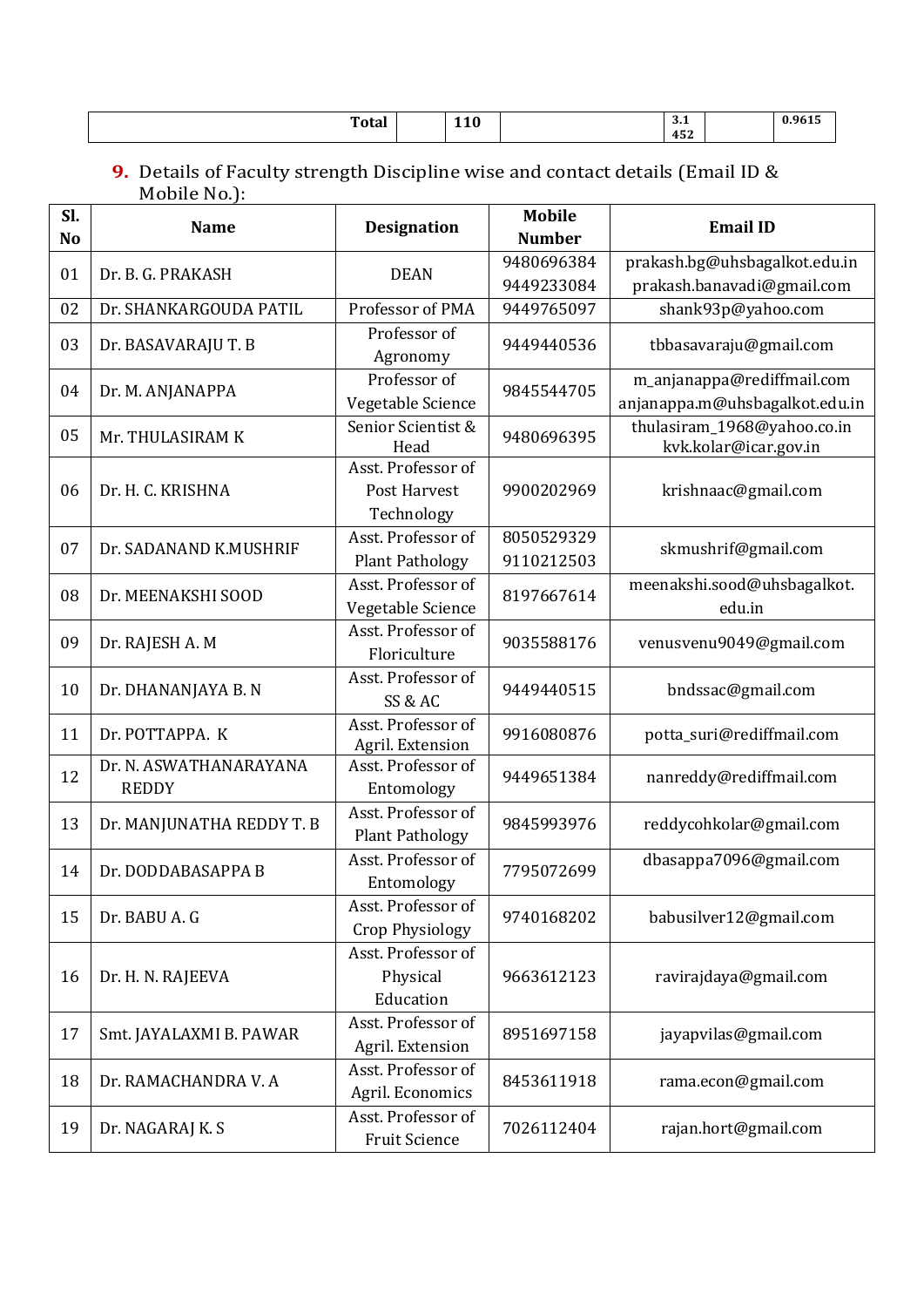## **6. ELP Photos**



**Mass multiplication of bio-agents-Trichoderma & Pseudomonas**













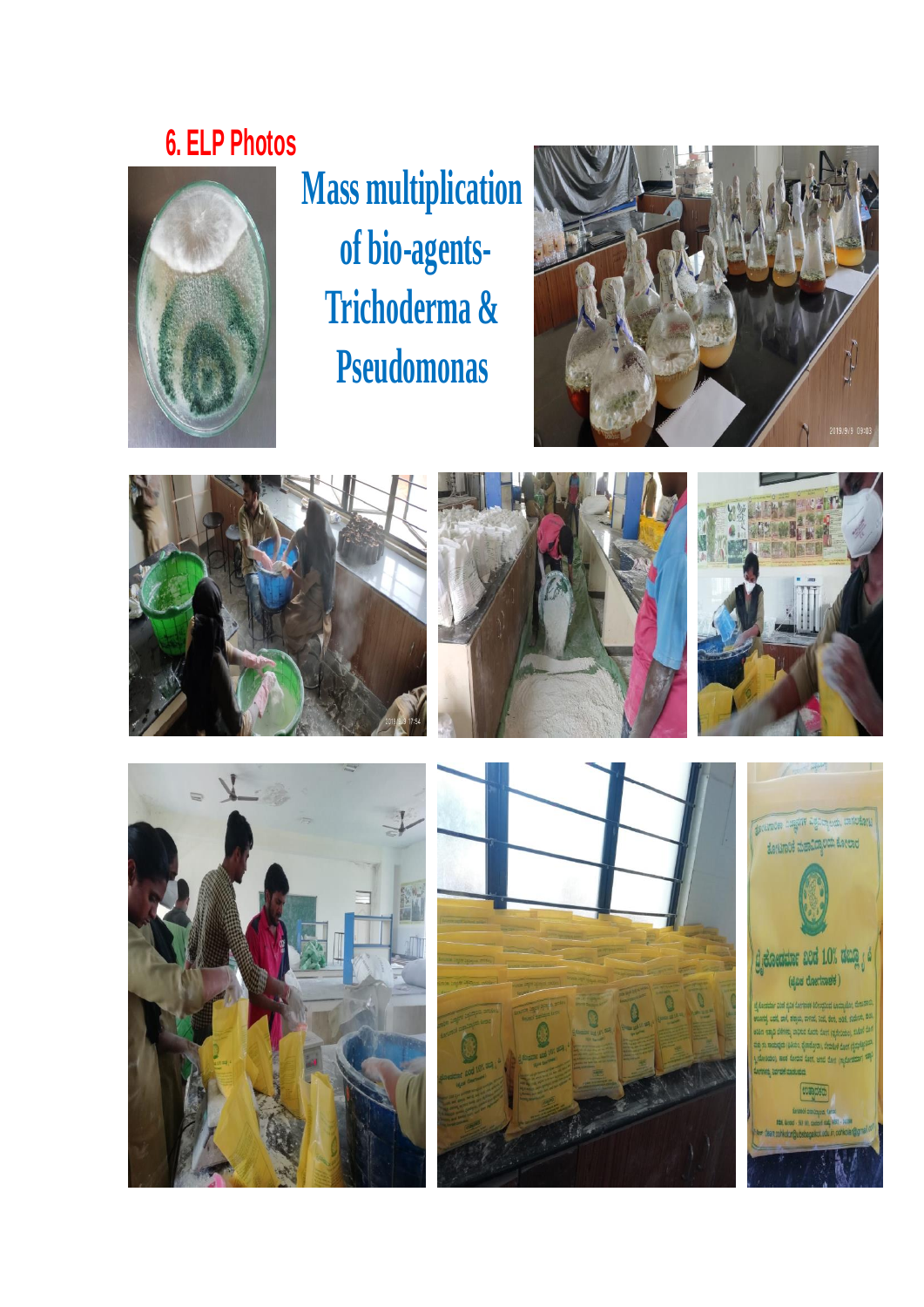